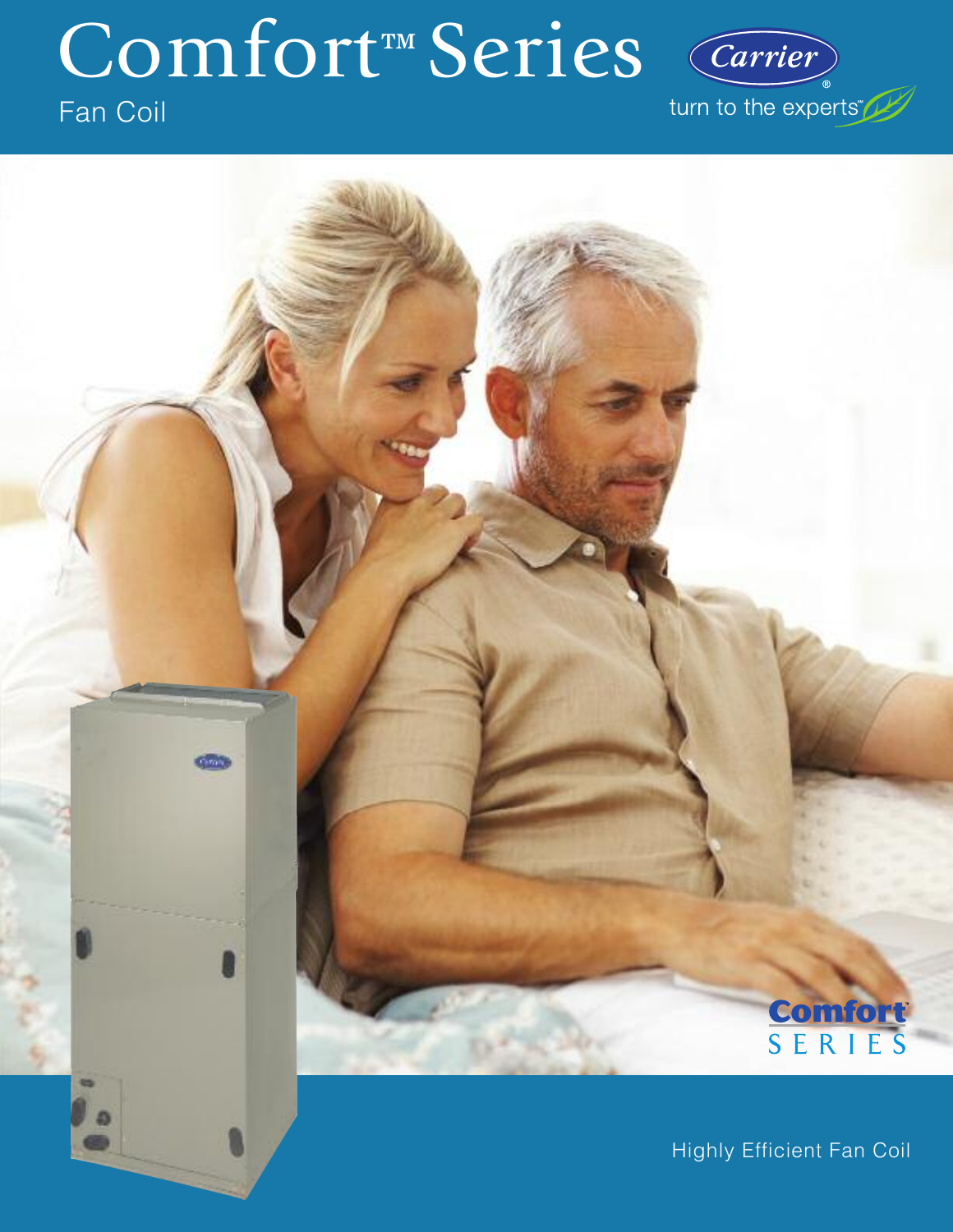## Innovation and the Environment

Over 100 years ago, a humble but determined engineer solved one of mankind's most elusive challenges by controlling the indoor environment. A



leading engineer of his day, Dr. Willis Carrier would file more than 80 patents over the course of his

comfort career. His genius would enable incredible advancements in health care, manufacturing processes, food preservation, art and historical conservation, indoor comfort and much more.

Carrier's foresight changed the world forever and paved the way for over a century of once-impossible innovations. Yet in addition to being an accomplished inventor, he was also an avid outdoorsman. Carrier recognized the power and beauty of the natural environment. This appreciation of our world and its resources continues to guide Carrier Corporation today. We will never rest on our accomplishments, but instead consistently look for ways to improve our products, our environment and our world.

A Carrier® Comfort™ series fan coil provides the ideal match to optimize the comfort and efficiency of your heating and cooling system. This fan coil helps your system deliver the comfort you expect with lasting durability.



## Leaders in **Technology**



## What Efficiency Means to You

The Carrier Comfort series fan coil maximizes the efficiency and comfort delivery of your home comfort system with airflow that is customizable to the needs of your home. With our Performance™ ECM fan motor, this fan coil can actually increase your system's cooling efficiency, or SEER (Seasonal Energy Efficiency Ratio). By matching your Carrier heat pump or air conditioner with a Carrier Comfort series fan coil, you are ensuring the most economical performance from your system.



Puron® refrigerant is environmentally sound and won't deplete the ozone layer. Carrier systems with Puron refrigerant set the standard for environmentally sound performance well ahead of industry competitors and over time have shown exceptional reliability. They are a testament to our industry-leading experience in this area and our continued insistence upon delivering superior quality products.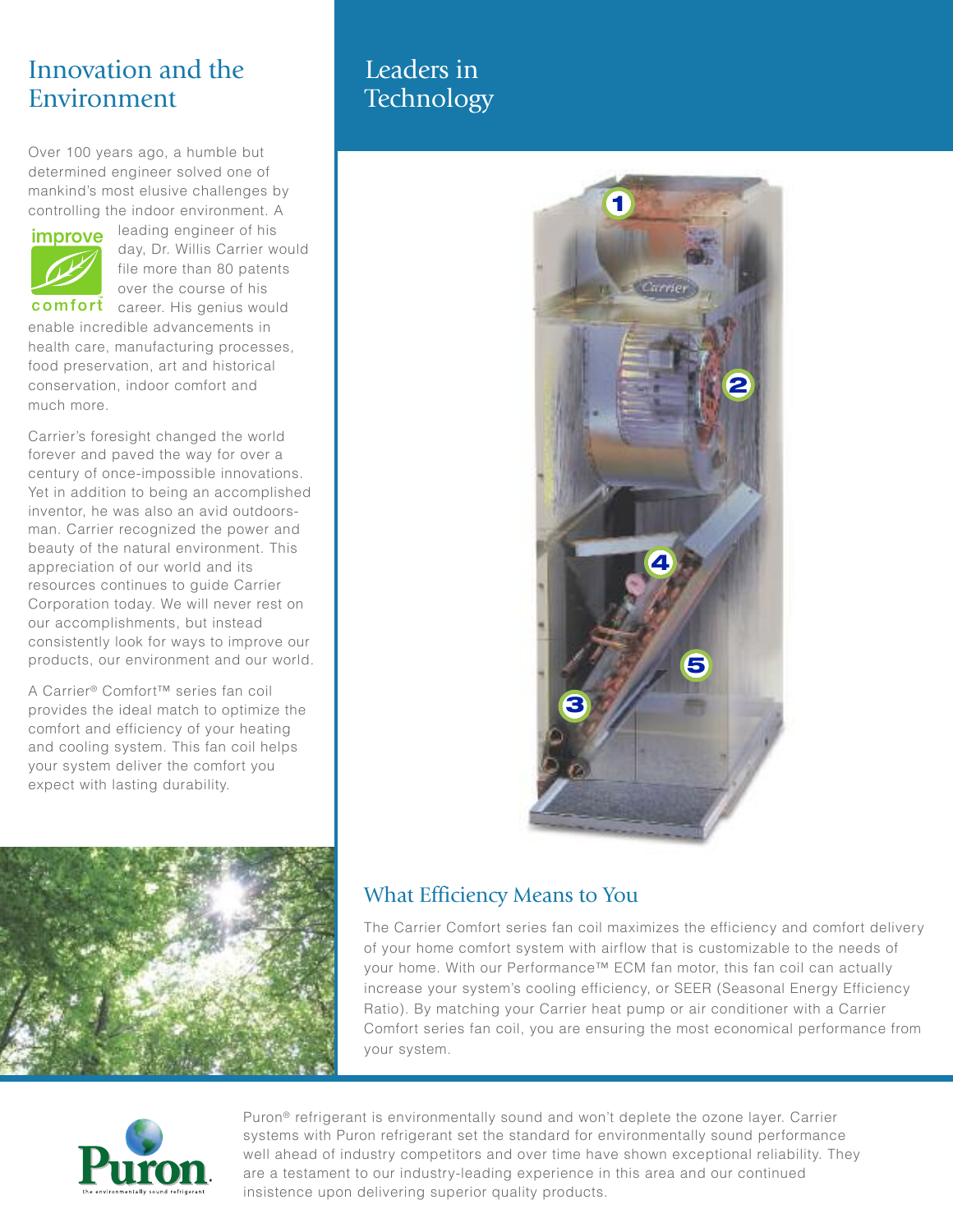

#### Heating Consistency

Electric resistance heaters ensure your comfort during the heating season as outdoor temperatures drop to extremes.



#### Quiet, Efficient Operation

Our Performance™ ECM motor is optimized for your home's needs to ensure the best combination of efficiency and quiet operation. Foil-faced insulation helps isolate sound for additional noise reduction.



#### Enhanced Indoor Air Quality

Our high-tech, corrosion-free composite base pan with its integrated sloped drainage system helps circumvent the build-up of mold, bacteria and other airborne pollutants.



#### **4** Assured Efficiency

To ensure maximum reliability and energy efficient operation, the thermostatic expansion valve (TXV) maintains proper refrigerant flow during fluctuating pressures and conditions.



#### **5** Added Durability

To protect your system's indoor coil from premature damage due to corrosive airborne elements, Carrier

offers optional ArmorCoat™ tin plating available on certain fan coil models.



### It's About Your Comfort

The Carrier® Comfort™ series fan coil represents years of design development and testing with one goal in mind – making you more comfortable. We have taken the lead in creating new technologies that deliver the comfort and efficiency you deserve while staying ahead of industry trends and global initiatives.

Carrier Comfort series fan coils are designed to deliver exceptional quality and comfort. With airflow optimized to best match the design and size of your home, you can count on heating and cooling comfort when you need it the most.



#### Limited Warranty

To the original owner, the Carrier Comfort series fan coil is covered by a 10-year parts limited warranty upon timely registration. The limited warranty period is five years if not registered within 90 days of installation. Jurisdictions where warranty benefits cannot be conditioned on registration will receive the registered limited warranty period. See warranty certificate at carrier.com for complete details and restrictions. Be sure to ask your Carrier dealer about optional labor warranties.